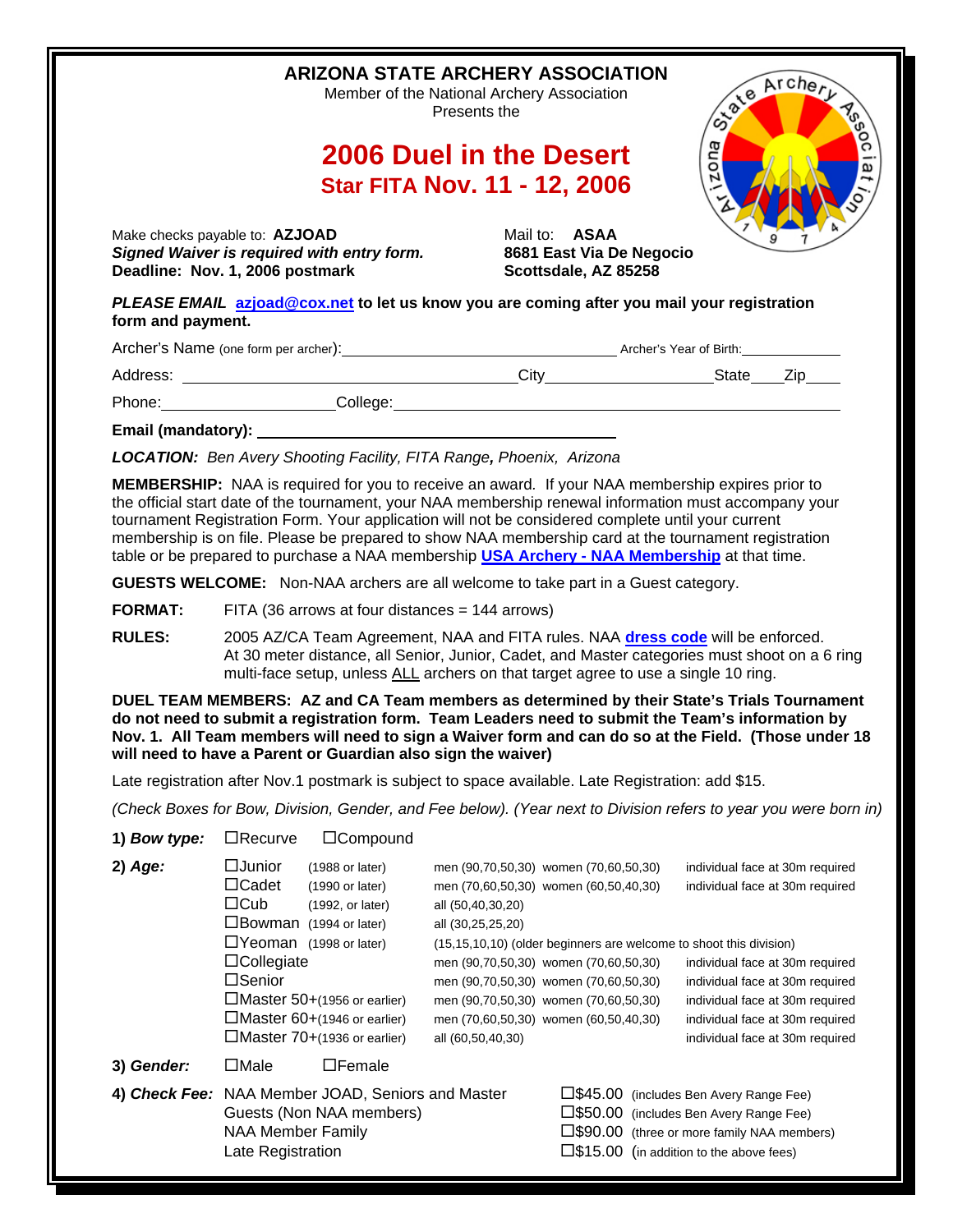## **Schedule of Events**

|                       | 8:30 am                               | Official Practice Begins (45 minutes)                                                                                                                                                                                                 |
|-----------------------|---------------------------------------|---------------------------------------------------------------------------------------------------------------------------------------------------------------------------------------------------------------------------------------|
|                       | $9:15$ am                             | Announcements (15 minutes)                                                                                                                                                                                                            |
|                       | $9:30$ am                             | Scoring Begins 1 <sup>st</sup> Long Distance                                                                                                                                                                                          |
|                       | 11:00 pm                              | Lunch – one hour approx.                                                                                                                                                                                                              |
|                       | 12:00 pm                              | Scoring Begins 2 <sup>nd</sup> Long Distance                                                                                                                                                                                          |
| <b>Sunday Nov 12:</b> | $8:00$ am                             | Official Practice (45 minutes)                                                                                                                                                                                                        |
|                       | 8:45 am                               | Announcements (15 minutes)                                                                                                                                                                                                            |
|                       | $9:00$ am                             | Scoring Begins 1 <sup>st</sup> Short Distance                                                                                                                                                                                         |
|                       | 11:00 pm                              | Lunch – one hour approx.                                                                                                                                                                                                              |
|                       | 12:00 pm                              | Scoring Begins 2 <sup>nd</sup> Long Distance                                                                                                                                                                                          |
|                       | $2:00$ pm                             | <b>Final Tally</b>                                                                                                                                                                                                                    |
|                       | $2:30$ pm                             | Awards                                                                                                                                                                                                                                |
|                       |                                       | **Please register by the Deadline of Nov. 1, 2006 postmark<br>Please select the division/distances that you will actually shoot at the tournament. Changing your<br>division really messes up the target assignments and field setup. |
|                       |                                       |                                                                                                                                                                                                                                       |
|                       | Field Help before and during tourney. | Volunteers Needed for:<br>Yes, I can help: <u>contained</u> and the set of the set of the set of the set of the set of the set of the set of the                                                                                      |
|                       | Scoring help with Cubs and Bowman.    | Yes, I can help:                                                                                                                                                                                                                      |
| Help with score input |                                       |                                                                                                                                                                                                                                       |
| Help with hospitality |                                       |                                                                                                                                                                                                                                       |
| Help with officiating |                                       | Yes, I can help: <u>contract and the set of the set of the set of the set of the set of the set of the set of the set of the set of the set of the set of the set of the set of the set of the set of the set of the set of the </u>  |